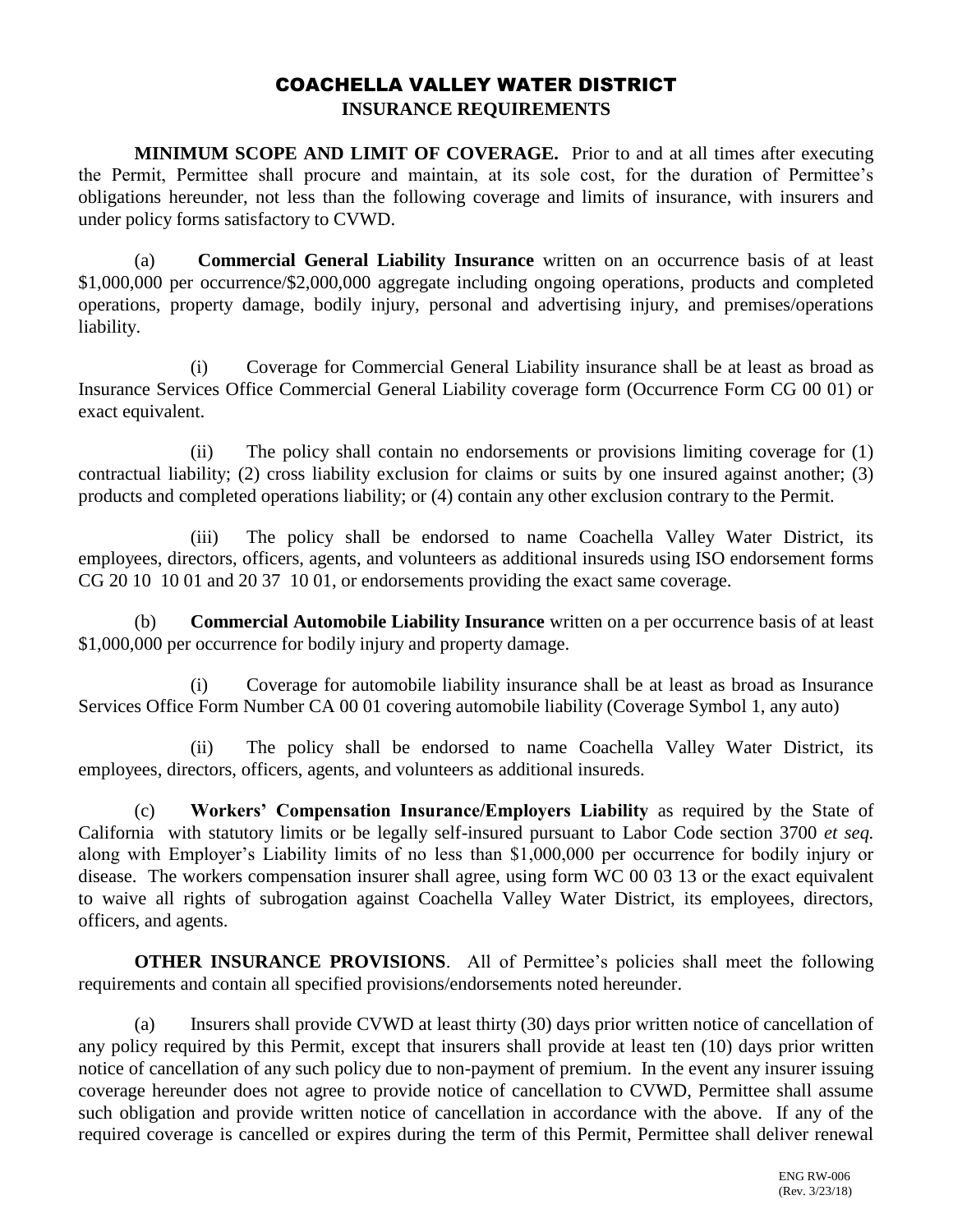certificate(s) including endorsements to CVWD at least ten (10) days prior to the effective date of cancellation or expiration.

(b) The Commercial General Liability Policy and Automobile Policy shall each contain a provision stating that Permittee's policy is primary insurance and that any insurance, self-insurance or other coverage maintained by CVWD or any additional insureds shall not be called upon to contribute to any loss.

(c) All required insurance coverages shall contain a provision, or be endorsed, to waive subrogation in favor of the Coachella Valley Water District, its employees, directors, officers, and agents or shall specifically allow Permittee to waive its right of recovery prior to a loss. Permittee hereby waives its own right of recovery against Coachella Valley Water District, its employees, directors, officers, and agents.

(d) If at any time during the life of the Permit, any policy of insurance required under this Permit does not comply with these specifications or is canceled and not replaced, CVWD has the right but not the duty to obtain the insurance it deems necessary and any premium paid by CVWD will be promptly reimbursed by Permittee. In the alternative, CVWD may cancel this Permit.

(e) CVWD may require Permittee to provide complete copies of all insurance policies and endorsements in effect for the duration of the Permit.

(f) The general liability and automobile liability programs may utilize either deductibles or provide coverage excess of a self-insured retention, subject to written approval by CVWD, and provided that such deductibles shall not apply to CVWD as an additional insured.

(g) Claims made policies are not acceptable

(h) Permittee shall not allow any of its contractors, consultants, subcontractors or subconsultants to commence work under this Permit until Permittee has required and verified that contractors, subcontractors, consultants, or subconsultants have secured all insurance required under this Section, including waivers of subrogation and other endorsements. Policies of commercial general liability insurance provided by such contractors, consultants, subcontractors or subconsultants shall be endorsed to name Coachella Valley Water District, its employees, directors, officers, and agents as additional insureds using ISO form CG 20 38 04 13 and CG 20 10 11 85, or an endorsement providing the exact same coverage. If requested by Permittee, CVWD may approve different scopes or minimum limits of insurance for particular contractors, consultants, subcontractors or subconsultants.

**VERIFICATION OF COVERAGE**. Prior to execution of the Permit, Permittee shall file with CVWD evidence of insurance from an insurer or insurers certifying to the coverage of all insurance required herein. Such evidence shall include original copies of the Certificate of Insurance (Acord Form 25-S or equivalent), together with required endorsements. All evidence of insurance shall be signed by a properly authorized officer, agent, or qualified representative of the insurer and shall certify the names of the insured, any additional insureds, where appropriate, the type and amount of the insurance, the location and operations to which the insurance applies, and the expiration date of such insurance. All policies required shall be issued by acceptable insurance companies, as determined by CVWD. Each such policy shall be from a company or companies with a current A.M. Best's rating of no less than A:VII and admitted to transact in the business of insurance in the State of California, or otherwise allowed to place insurance through surplus line brokers under applicable provisions of the California Insurance Code or any federal law.